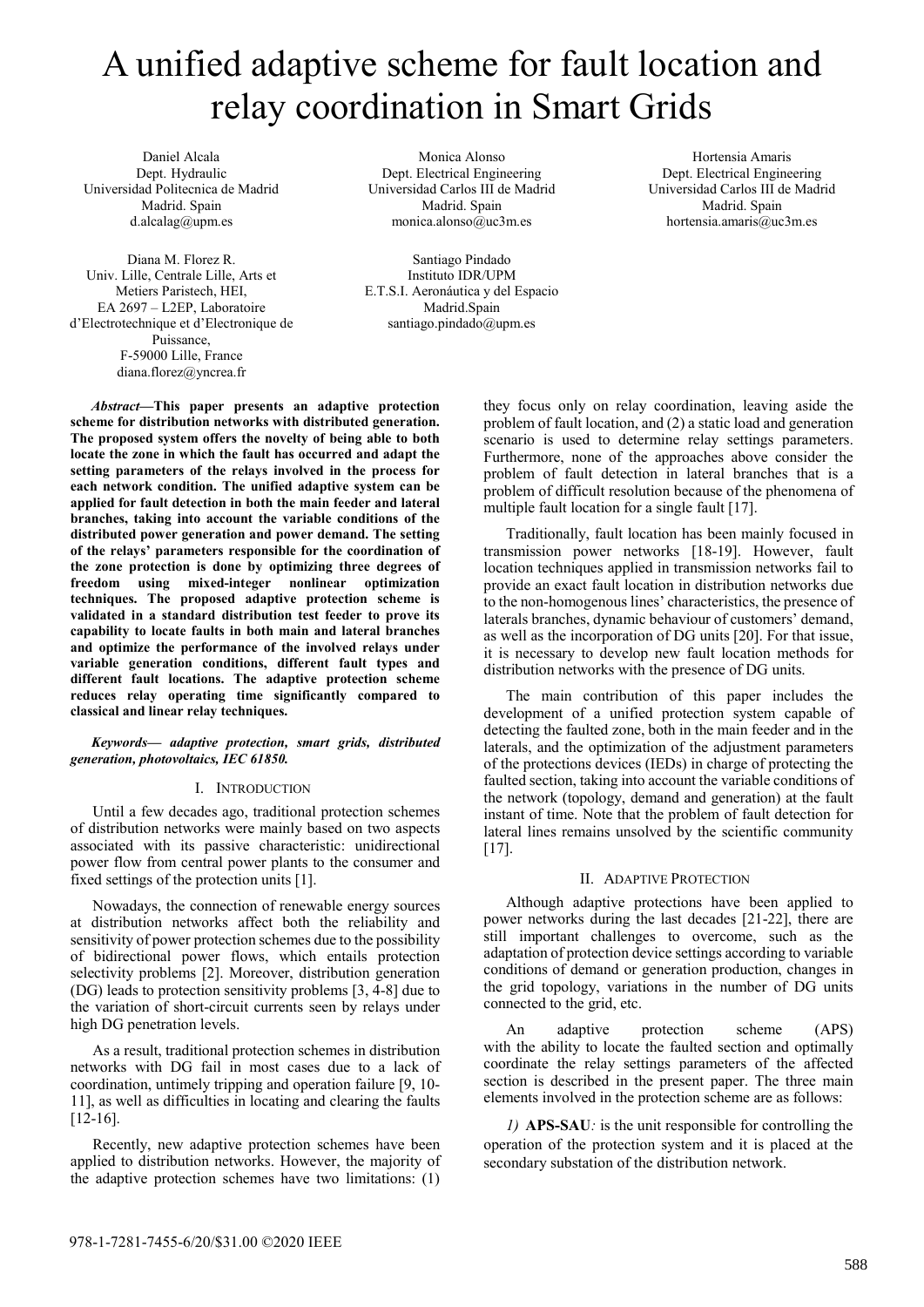*2)* **APS-FL**: is the device responsible for the fault location once the fault has been detected by the measurement units.

*3)* **APS-OARA**: is the device in charge of optimally coordinate the IEDs of the faulted section.

APS-SAU is linked to the two protection blocks: firstly to APS-FL in order to locate the fault section, and secondly to APS-OARA to coordinate the IEDs of the affected section optimally. The communication between the APS-SAU and the other units of the protection scheme can be done according to IEC-61850 [23].

Moreover, both APS blocks (APS-FL and APS-OARA) communicate with the following elements:

- o Intelligent Electronic Devices (IEDs) for protection and monitoring issues of electrical power networks. The IEDs receive their optimal settings  $(\alpha, n,$  time-dial setting (TDS)) from the APS-OARA.
- o Merging Units (MUs) that are installed at the secondary substation and the DG sources. They receive measurement requests from the APS-FL and send to the APS-FL the requested measurements registered at the DG connection point as well as the measurements at the substation.

The operating scheme of the APS consists of three stages:

- o offline database (BBDD) creation;
- o fault detection (APS-FL); and
- o IEDs coordination in the faulted section (APS-OARA).
- *A. Offline Database (BBDD) Creation*

The offline database, BBDD (Fig.1), is located in the APS-SAU where the following information is stored:

- o Positions of breakers/switches: When a fault is detected, the APS-SAU updates the status (open or closed) of the network's breaker/switches in the BBDD.
- o Offline fault current contribution from each one of the generation sources ( $I_{cc}$  offline g tcdz). These values of short-circuit currents are previously calculated by shortcircuit analysis in an offline stage, considering different system topologies ("t"), different types of faults ("c"), different DG units ("d") and different fault zones ("z"). The fault current contribution from each one of the generation units and from the grid are stored in tabulated form in the A<sub>tcdz</sub> element of the offline BBDD.
- o For each of the protection zones, identifiers of the primary and backup IEDs for the protection zone  $(r_{\text{ptcdz}})$ , rbtcdz). The selection of the IEDs pair depends on the network topology "t" and the fault location "z". The pair of IEDs to coordinate is saved in the  $B_{\text{tedz}}$  element of the offline database.

It is important to point out that a radial distribution network is analysed in this work. In these radial networks faults in the main feeder are exclusively detected by the Fault locator without any confusion as maximum and minimum currents are compared in the extreme nodes. Faults at the lateral areas are normally solved by fuses.



Fig. 1. Structure of the Offline Database (BBDD).

#### *B. Fault Detection (APS-FL)*

The fault locator proposed in this work focuses on a fault location procedure that uses multi-terminal signals similar to that used in [1]. The steps involved to determine the location of the faulted section are described below.

- **Step 1:** Fault detection and fault type evaluation. Fault detection is achieved by the IED located at the transformer substation, which communicates with the APS-SAU. If the current through this IED exceeds the current threshold, there is a fault in the network. IEDs' phase measurements allow determination of the type of fault ("c") (single-line to ground fault, line-to-line fault or three-phase fault). The APS-SAU sends both an activation signal and the current per phase measurements to the APS-FL.
- **Step 2:** Reading of the online current contribution from the generation units, Icc\_online,g. The APS-FL requests to each one of the MUs the DG's current measurement  $(I_{cc})$  online g todz) and the grid current measurement (Icc\_online\_grid\_tcdz). For this communication, the standard IEC 61850 is used.
- **Step 3:** Calculation of the short-circuit current, I<sub>cc</sub>. Once the phase currents measurements are available, the online short-circuit current, Icc, is calculated as the sum of the contribution from the different sources to the fault (1), [1],

$$
I_{cc} = \sum_{i=1}^{g} I_{cc\_online\_g\_tcdz} + I_{cc\_online\_grid\_tcdz} \tag{1}
$$

- **Step 4:** Selection of sub-table of the BBDD. The APS-FL selects from the BBDD the sub-table associated to the current topology ("t") that contains the offline shortcircuit currents from the DG sources and from the grid corresponding to the type of fault detected ("c") and to the number of DG units in operation ("d").
- **Step 5:** Detection of the faulted zone (Fig. 2). A zone "z" of the system is identified as the set of line sections included between two consecutive relays: "from" and "to". Since the protection zones are overlapped, the relay "to" of a zone "z" will, in turn, be the relay "from" of zone " $z + 1$ ". The detection process of the faulted zone is defined in the following way:
	- o From the BBDD sub-table, the offline fault currents' contribution by each source (network, DGs) at the "from" nodes of each zone  $(I_{cc\_offline\_g\_tcd\_from\_z}, \qquad I_{cc\_offline\_g\_tcd\_from\_z+1})$  are extracted.
	- o In the event of a fault in a zone "z", the measured (online) current supplied by each source 'g' (DG, network) ( $I_{cc\_online\_g\_tcd}$ ) must lie between the offline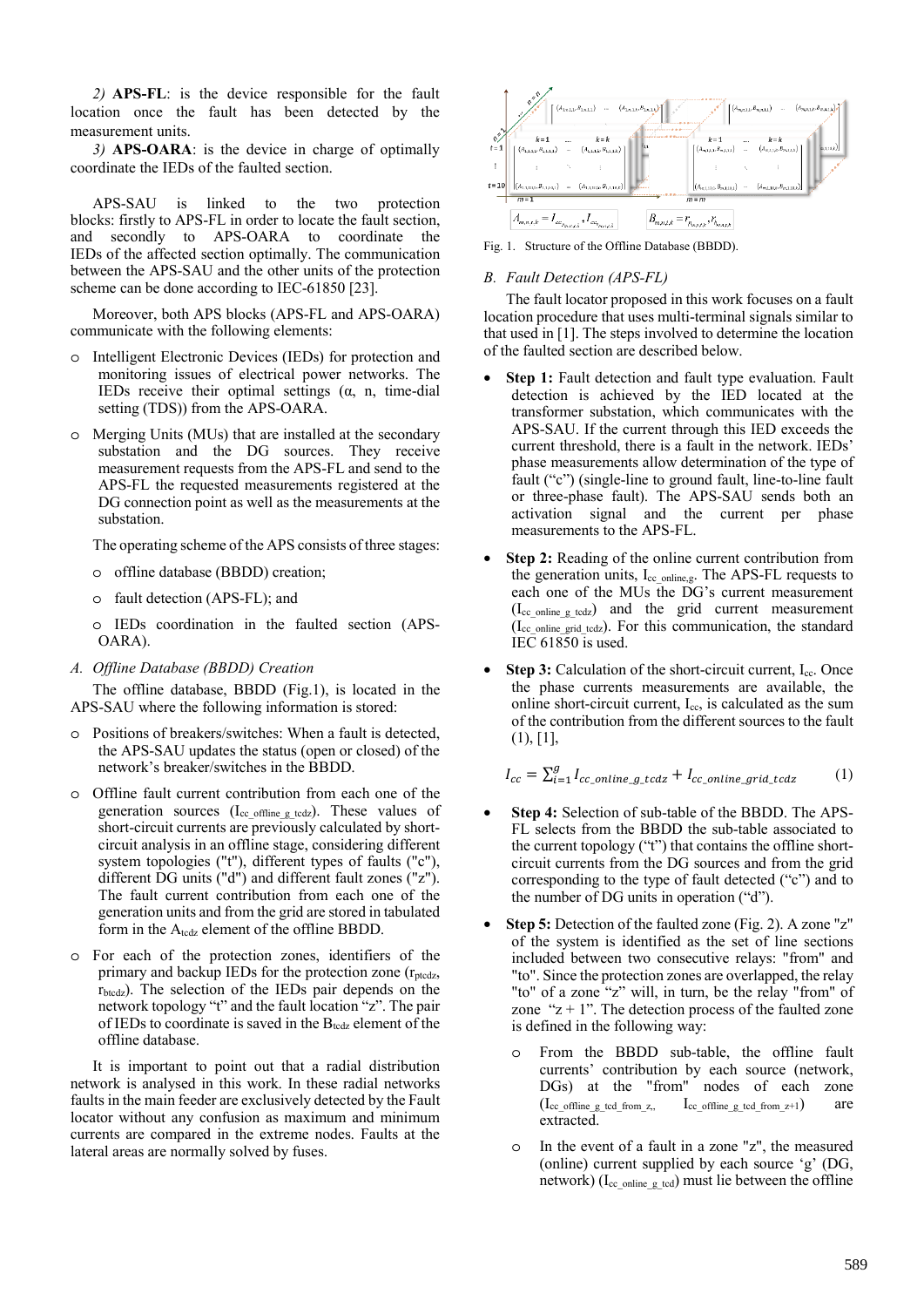fault current values occurring at the extreme nodes of the zone  $(I_{cc\_offline\_g\_tcd\_from\_z}, I_{cc\_offline\_g\_tcd\_from\_z+1})$ [1]. If the measurement of the short-circuit current is found to be between the tabulated values at each end of the zone "z", then it is concluded that the fault is located inside the zone "z". Otherwise, the above procedure is repeated to the adjacent zone until the identification of the faulted zone for each one of the sources 'g' is found.

- o Once the faulted zone has been identified, the APS-FL sends a fault location "*end signal*" to the APS-SAU.
- **Step 6.** In this step, the APS-FL selects the primary  $(r_{p\text{-}tedz})$  and backup  $(r_{b\text{-}tedz})$  relay pairs from the offline BBDD that need to be coordinated considering the fault zone "z", the fault type "c", the current topology "t" and the information of DG units in operation "d".

The APS-FL sends an activation signal to the APS- OARA together with the relay pair to be coordinated via GOOSE messages.



Fig. 2. APS-FL, Step 5: detection of faulted zone.

The communication between the different elements associated with the location of the faulted section using GOOSE messages is shown in Fig. 3.a. It has to be noted that he fault location elapsed time implemented in the algorithm is lower than 450 ms which is the maximum fault clearing time set by some Spanish utilities.

#### *C. Relay Coordination of the Faulted Zone (APS-OARA)*

The APS-OARA receives an activation signal from the APS-FL together with the pair of relays to coordinate  $(r_{p-\text{tcdz}})$  $r_{b-tcdz}$ ) and requests the currents' measurements from each of the relays. In this step, the APS-OARA selects the corresponding I<sub>pickup</sub> currents from the BBDD. The communication via GOOSE messages between the different elements involved in the coordination of the relays of the faulted zone is shown in Fig. 3.b.

The APS-OARA computes the optimal settings of each relay. The optimization problem proposed for the adaptive coordination of relays is a nonlinear multivariable problem since the tripping time,  $T_r$ , depends on  $\alpha$ , n and TDS (2). In this paper, the setting parameters of relay  $(\alpha, n \text{ and } TDS)$  is based on optimization techniques using three degrees of freedom in the coordination process.

$$
T_{r,tczd} = TDS_{r\_tczd} * \frac{\alpha_{r\_tczd}}{\left(\frac{I_{sc_{r\_tczd}}}{I_{pickup}}\right)^{n_{r\_tczd}} - 1}
$$
 (2)

The objective function is formulated as (3):



Fig. 3. APS exchange information: (a) fault location, (b) relay coordination.

$$
Min T_{operation} = W_i \sum_{i=1}^{m} T_{rp\_tcdz}
$$
  
+ 
$$
W_j \sum_{j=1}^{m} \Delta T_{rp,rb\_tcdz}
$$
 (3)

And the following constraints are considered:

$$
CTI_{rp,rb_{min}} \leq CTI_{rp,rb} \tag{4}
$$

$$
t_{r,max} \le t_{r\_tcdz} \le t_{r,min} \tag{5}
$$

$$
TDS_{r,max} \leq TDS_{r\_tcdz} \leq TDS_{r,min} \tag{6}
$$

$$
PS_{r,max} \le PS_r \le PS_{r,min} \tag{7}
$$
  

$$
\alpha_{r,min} \le \alpha_{r,tm} \le \alpha_{r,max} \tag{8}
$$

$$
\alpha_{r,min} \le \alpha_{r\_ten} \le \alpha_{r,max} \tag{8}
$$

$$
n_{r,min} \le n_{r,ten} \le n_{r,max} \tag{9}
$$

Where CTI is the coordination time interval between primary and backup relays,  $t$  is the operation time, and  $PS$  is the plug setting multiplier.

To solve the convex problem, a mixed-integer nonlinear optimization method (MINLP) is used that is based on the interior point method, in which both the objective function and the constraints are continuous, and its first derivative is also continuous.

After the execution of the APS-OARA, the optimal characteristic parameters are sent, via GOOSE messages, to the protection devices responsible for protecting the faulted zone  $(\alpha_{rp}, n_{rp}, TDS_{rp}, \alpha_{rb}, n_{rb}, TDS_{rb})$ . The process ends with the transmission of an "end signal" by the APS-OARA to the APS-SAU.

#### III. CASE STUDY

The proposed adaptive protection scheme has been implemented in a distribution network based on the topology of the IEEE 34-Node Test Feeder [24], as illustrated in Fig. 4. The network consists of photovoltaic (PV) farms at nodes 20 and 22 as well as intelligent protection devices (IEDs) at nodes 1, 4, 8, 12, 14 and 16 of the main feeder and at node 26 of the lateral 5. The location of the IEDs subdivides the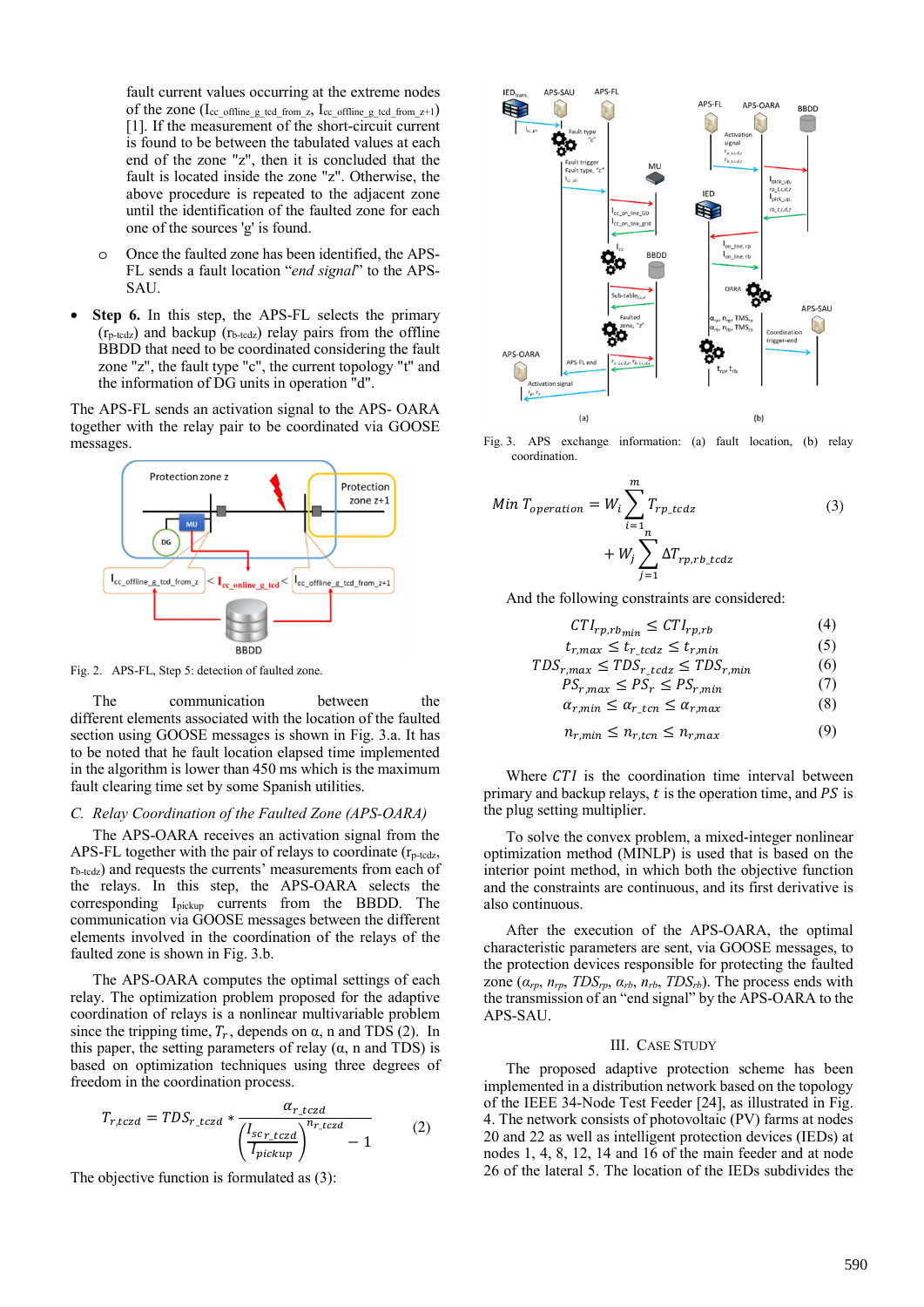main feeder of the study system into 7 protection zones (Table I). The network data are available in [25].

The off-line database BBDD contains information about fault current contributions by the grid and from each DG unit considering 10 types of short-circuits at each zone of the network. The database has the following dimensions: 't=1' topologies; 'c=10' fault types; 'z=7' zones; and 'd=2' DG units  $(t \times c \times z \times d)$ . This section shows the results obtained when applying the proposed APS scheme to the scenarios shown in Table II.

#### *A. APS General Performance (APS-SAU)*

In this section, the operation of the APS is analyzed, step by step, for scenario B which correspond to a three-phase fault at main line and one of the DG units is out of service (DG20). In this scenario the total demand of the network at the fault instant is 80% of the substation transformer capacity (9.88 MW), and there is a DG penetration level of 50% due to the PV generation at node 22 of 4.94 MW.



Fig. 4. Modified IEEE-34 test system

TABLE I. PROTECTION ZONES

| Zone | <b>Buses</b> |    | Lateral |    | Primary          | <b>Backup</b>    |
|------|--------------|----|---------|----|------------------|------------------|
|      | from         | to | from    | to | relay            | relay            |
|      |              | 4  |         | 20 | IED <sub>1</sub> |                  |
|      |              | 8  | 8       | 22 | IED <sub>2</sub> | IED <sub>1</sub> |
|      | 8            | 12 | 12      | 23 | IED <sub>3</sub> | IED <sub>2</sub> |
|      | 12           | 14 | 14      | 25 | IED <sub>4</sub> | IED <sub>3</sub> |
|      | 14           | 16 | 16      | 26 | IED <sub>5</sub> | IED <sub>4</sub> |
|      | 16           | 19 |         |    | IED <sub>6</sub> | IED <sub>5</sub> |
|      |              |    | 27      | 30 | IED <sub>7</sub> | IED <sub>6</sub> |

TABLE II. SCENARIOS

| <b>DG20</b><br>Scenario |  | <b>DG22</b> | Fault               |           |         |  |
|-------------------------|--|-------------|---------------------|-----------|---------|--|
|                         |  |             | Type                | location  | Line    |  |
| A                       |  |             | Three-              | Main line |         |  |
| B                       |  |             |                     |           | $6 - 7$ |  |
|                         |  |             | phase               | (zone 2)  |         |  |
|                         |  |             |                     | Main line |         |  |
| F                       |  |             | Single-<br>phase-to | (zone 2)  | $6 - 7$ |  |
|                         |  |             | ground              | Lateral 5 | 27-28   |  |
|                         |  |             |                     | (zone 7)  |         |  |

#### *1) Location of the faulted section: APS-FL*

Initially, the APS-SAU communicates first with the APS-FL to locate the faulted section. Consequently, the APS-FL executes the following steps:

**Step 1: Fault detection**. In scenario B, the transformer's IED detects a three-phase fault with an overcurrent of 4187 A exceeding the tripping threshold of that unit set

at 720.8 A. In this fault condition, the transformer's IED sends a trip signal to the APS-SAU, which collects information regarding the measurement of the three phase currents.

- **Step 2: Measurements of the three phase currents**. The APS-FL requests the current measurement from the DGs units and from the transformer's IED at the fault instant of time. In this scenario, the current measurement at the secondary substation is  $I<sub>grid</sub> = 4183.2$  A, and for the DG unit located at bus 22 is I<sub>DG22</sub>=1902.9 A. In scenario B, the PV at node 20 does not supply current to the fault,  $I_{DG20}=0.0$  A.
- **Step 3: Calculation of the short-circuit current.** The short-circuit current at the fault location is calculated according to (1), obtaining a value of  $I_{cc}$  = 6044.1 A.
- **Step 4 Selection of the data sub-table of the BBDD.** In scenario B a three-phase fault is produced when  $DG_{20}$  is not injecting power. Consequently, the corresponding sub-table for scenario B is selected (only  $DG_{22}$  is in operation and a three-phase fault is produced) (Table III).
- **Step 5: Location of the faulted section**. At each zone, the offline fault currents at each node (Table III) are compared with the online current registered by the MUs (step 2). As can be seen in Table IV, the fault occurs in protection zone 2.

|        | Fault | $I_{cc}$ (A) | $I_{grid}(A)$ | $I_{DG22}(\mathbf{A})$ |
|--------|-------|--------------|---------------|------------------------|
| Zone 1 | Max   | 7555.9       | 5940.8        | 1955.2                 |
|        | Min   | 6486.8       | 4695.4        | 1896                   |
|        | Max   | 6486.8       | 4695.4        | 1896                   |
| Zone 2 | Min   | 6009.2       | 4116.1        | 1795.6                 |
| Zone 3 | Max   | 6009.2       | 4116.1        | 1795.6                 |
|        | Min   | 3400.9       | 2311.1        | 1089.7                 |
| Zone 4 | Max   | 3400.9       | 2311.1        | 1089.7                 |
|        | Min   | 3118.1       | 2113.3        | 1001.3                 |
| Zone 5 | Max   | 3118.1       | 2113.3        | 1001.3                 |
|        | Min   | 2989.9       | 2023.8        | 961.3                  |
| Zone 6 | Max   | 2989.9       | 2023.8        | 961.3                  |
|        | Min   | 2527.2       | 1701.3        | 816.9                  |
| Zone 7 | Max   | 2527.2       | 1701.3        | 816.9                  |
|        | Min   | 1507.9       | 814.3         | 547.1                  |

TABLE III. RELAY, GRID AND PV OFFLINE CURRENTS FOR SHORT-CIRCUITS IN THE MAIN FEEDER (SCENARIO B)

• **Step 6: Communication to the relays to coordinate.** In zone 2 (Table I), the relays responsible for protecting the network are IED2 and IED1, which are the primary and backup relays, respectively. The APS-FL sends that information to the APS-OARA via GOOSE messages.

#### *2) Adaptive protection coordination*

The APS-OARA executes the optimization algorithm (2)- (9) using the measured short-circuit currents seen by the relays to coordinate as well as their corresponding Ipickup currents (Table V), and the minimum and maximum thresholds values of the optimization variables [26]. Table V shows the primary and backup relay parameters  $\alpha$ , n and TDS based on the optimization of the three degrees of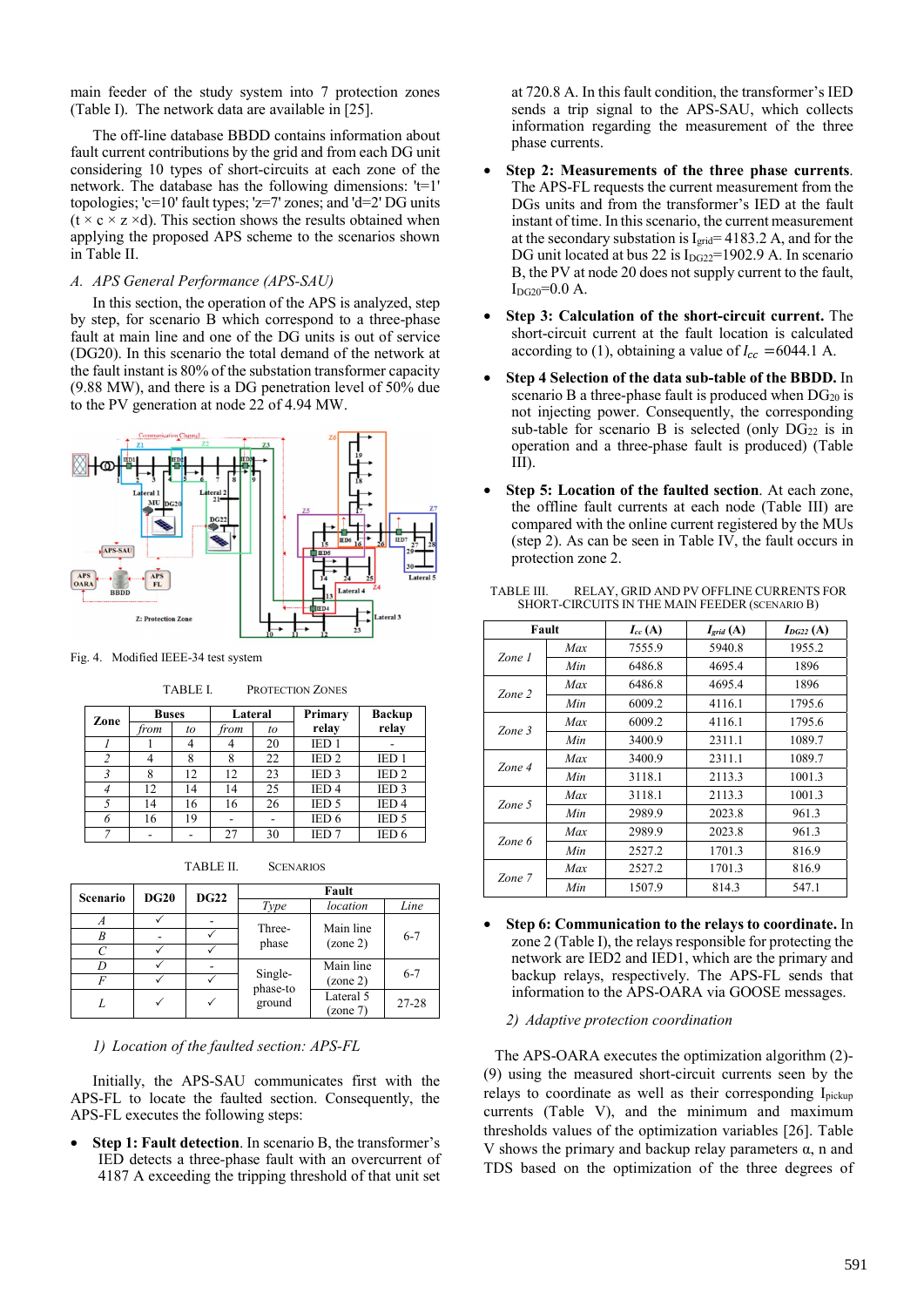freedom as detailed in section II. Taking into account the optimized parameters calculated by the APS-OARA, primary and backup relay operation times are 0.1s and 0.29s respectively.

TABLE IV. OFF\_LINE AND ON\_LINE FAULT CURRENTS FOR SCENARIO B

|            | Zone 2                              |                 |                             |  |  |
|------------|-------------------------------------|-----------------|-----------------------------|--|--|
|            | $I_{\text{offline}\_\text{max}}(A)$ | $I_{online}(A)$ | $I_{\text{offline min}}(A)$ |  |  |
| $I_{grid}$ | 4695.4                              | 4183.2          | 4116.1                      |  |  |
| $I_{DG22}$ | 1896                                | 1902.9          | 1795.6                      |  |  |
| $I_{cc}$   | 6486.8                              | 6086.1          | 6009.2                      |  |  |

TABLE V. RELAY PICK-UP CURRENTS AND APS-OARA PARAMETERS FOR SCENARIO B

|                              | <b>Primary Relay</b><br>(IED2) | <b>Backup relay</b><br>(IED1) |
|------------------------------|--------------------------------|-------------------------------|
| Ipickup $(A)$                | 700                            | 750                           |
| $\alpha$ <sub>APS-OARA</sub> |                                | 0.33                          |
| $n_{APS-OARA}$               | 0.14                           | 0.33                          |
| TDS <sub>APS-OARA</sub>      | 0.025                          | 0 36                          |

## *B. APS Performance under Different Fault Types and Fault Locations*

In this section, the APS performance is shown for different fault types (three-phase and single-phase-toground) and different fault locations (main feeder, and lateral). Scenarios A, C, D and F of Table II consider two types of faults (three-phase and single-phase to ground) in the main feeder (zone 2) in two different operation conditions: when the two DG units are in operation and also when one of them is not injecting power. Scenario L correspond to faults in the lateral 5 which is included in zone 7. In this scenario the two DG units are in operation. In all cases, the DG penetration level is 50%.

Table VI shows the intervals of the offline currents for the studied scenarios along with the online currents registered by the DG units and the substation's IED. From this information, it can be verified that the APS-FL is able to detect the faulted zone of the system for single-phase to ground and three-phase faults (both in the main feeder), since the online currents lie within the interval defined by the offline currents.

Table VII shows the APS-FL results for different fault locations, (scenarios F and L). The offline and online shortcircuit currents in Table VII demonstrate the ability of the APS-FL to locate faults in both the main and lateral lines in the presence of DG.

The results of the operating times obtained with the APS-OARA using the MINLP optimization algorithm is shown in Fig. 5 and its comparison with classical coordination techniques [2] and linear optimization methods [27] is shown in Table VIII. It can be noted that the APS-OARA is able to operate the primary relay, for all scenarios, with the minimum admissible value  $(t=0.1s)$ . However, the classical coordination schemes [2] requires much more time, the operation time is 50-68.8% superior compared to APS-OARA. The same happens to the linear scheme [27], it delays its operation time between 37.5-63% compared with the APS-OARA. Referring to the backup relay, the APS-OARA takes between 0.28 s and 0.38s to operate the backup relay for the different scenarios. On the contrary, the classical

schemes give an operation time of the backup relay up to 89.4% superior to the APS-OARA and similarly occurs to the linear techniques.

TABLE VI. OFF LINE AND ON LINE SHORT CIRCUIT CURRENTS FOR FAULTS IN THE MAIN FEEDER

|            |            | $I_{\text{offline max}}(A)$ | $I_{\text{online}}(A)$ | $I_{\text{offline min}}(\text{A})$ |
|------------|------------|-----------------------------|------------------------|------------------------------------|
|            | $I_{grid}$ | 4412                        | 3738.7                 | 3673.3                             |
| Scenario A | $I_{DG20}$ | 2209                        | 1864.1                 | 1849.3                             |
|            | $I_{DG22}$ |                             |                        |                                    |
|            | $I_{cc}$   | 6613.1                      | 5602.8                 | 5515.2                             |
|            | $I_{grid}$ | 2232.8                      | 1939.5                 | 1861.8                             |
|            | $I_{DG20}$ | 2284.4                      | 1957                   | 1920.2                             |
| Scenario C | $I_{DG22}$ |                             |                        |                                    |
|            | $I_{cc}$   | 4550                        | 3896.5                 | 3805.2                             |
|            | $I_{grid}$ | 44414                       | 7470.3                 | 3676.8                             |
| Scenario D | $I_{DG20}$ | 2206.8                      | 3751.7                 | 1845.8                             |
|            | $I_{DG22}$ | 1788.7                      | 1846.7                 | 1888.7                             |
|            | $I_{cc}$   | 8398.6                      | 1871.9                 | 7399.6                             |
| Scenario F | $I_{grid}$ | 2458.7                      | 2223.3                 | 2131.6                             |
|            | $I_{DG20}$ | 2279.3                      | 1918.2                 | 1906.7                             |
|            | $I_{DG22}$ | 1336.5                      | 1500.6                 | 1501                               |
|            | $I_{cc}$   | 6037.7                      | 5642.1                 | 5533.5                             |

TABLE VII. OFF\_LINE AND ON\_LINE SHORT-CIRCUIT CURRENT: SCENARIOS F AND L (DG PENETRATION LEVEL 50%).

|            |            | $\mathbf{I}_{\text{offline max}}(A)$ | $I_{\text{online}}(A)$ | $I_{\text{offline}}$ min $(A)$ |
|------------|------------|--------------------------------------|------------------------|--------------------------------|
| Scenario F | $I_{grid}$ | 2458.7                               | 2223.3                 | 2131.6                         |
|            | $I_{DG20}$ | 2279.3                               | 1918.2                 | 1906.7                         |
|            | $I_{DG22}$ | 1336.5                               | 1500.6                 | 1501                           |
|            | $I_{cc}$   | 6037.7                               | 5642.1                 | 5533.5                         |
|            | $I_{grid}$ | 1861.8                               | 741.5                  | 655                            |
| Scenario L | $I_{DG20}$ | 1920.2                               | 617.4                  | 619                            |
|            | $I_{DG22}$ | 491.6                                | 504.3                  |                                |
|            | $I_{cc}$   | 3805.2                               | 1623.5                 | 1754.5                         |

TABLE VIII. REDUCTION OF THE OPERATING TIME OF THE APS-OARA COMPARED WITH THE CLASSICAL AND LINEAR OPTIMIZATION SCHEMES.

|              | Reduction of the operating time of the APS-OARA<br>compared with other coordination schemes |                         |                        |                  |
|--------------|---------------------------------------------------------------------------------------------|-------------------------|------------------------|------------------|
|              |                                                                                             | <b>Classical scheme</b> | Linear optimization    |                  |
| Scenario     | <b>Backup</b><br>relay                                                                      | Primary<br>relay        | <b>Backup</b><br>relay | Primary<br>relay |
| A            | 87.0%                                                                                       | 50.0%                   | $90.5\%$               | 61.5%            |
| $\mathsf{C}$ | 89.4%                                                                                       | 50.0%                   | 89.0%                  | 63.0%            |
| D            | 57.9%                                                                                       | 67.7%                   | 72.6 %                 | 61.5%            |
| F            | 61.7%                                                                                       | 68.8%                   | 73.9%                  | 63.0%            |
| L            | $45.3\%$                                                                                    | 50.0%                   | 56.1%                  | 37.5 %           |

It can be seen in Table VIII that primary relay operation time is reduced in a 90% for three-phase faults in the main feeder compared with both, classic and linear programming, and up to a 73.9% in the presence of single-phase faults in the main feeder. Regarding single-phase faults in Lateral 5, the APS-OARA is able to reduce the primary relay operation time in a 45.3% and 56.1% compared with the classic and linear programming respectively.